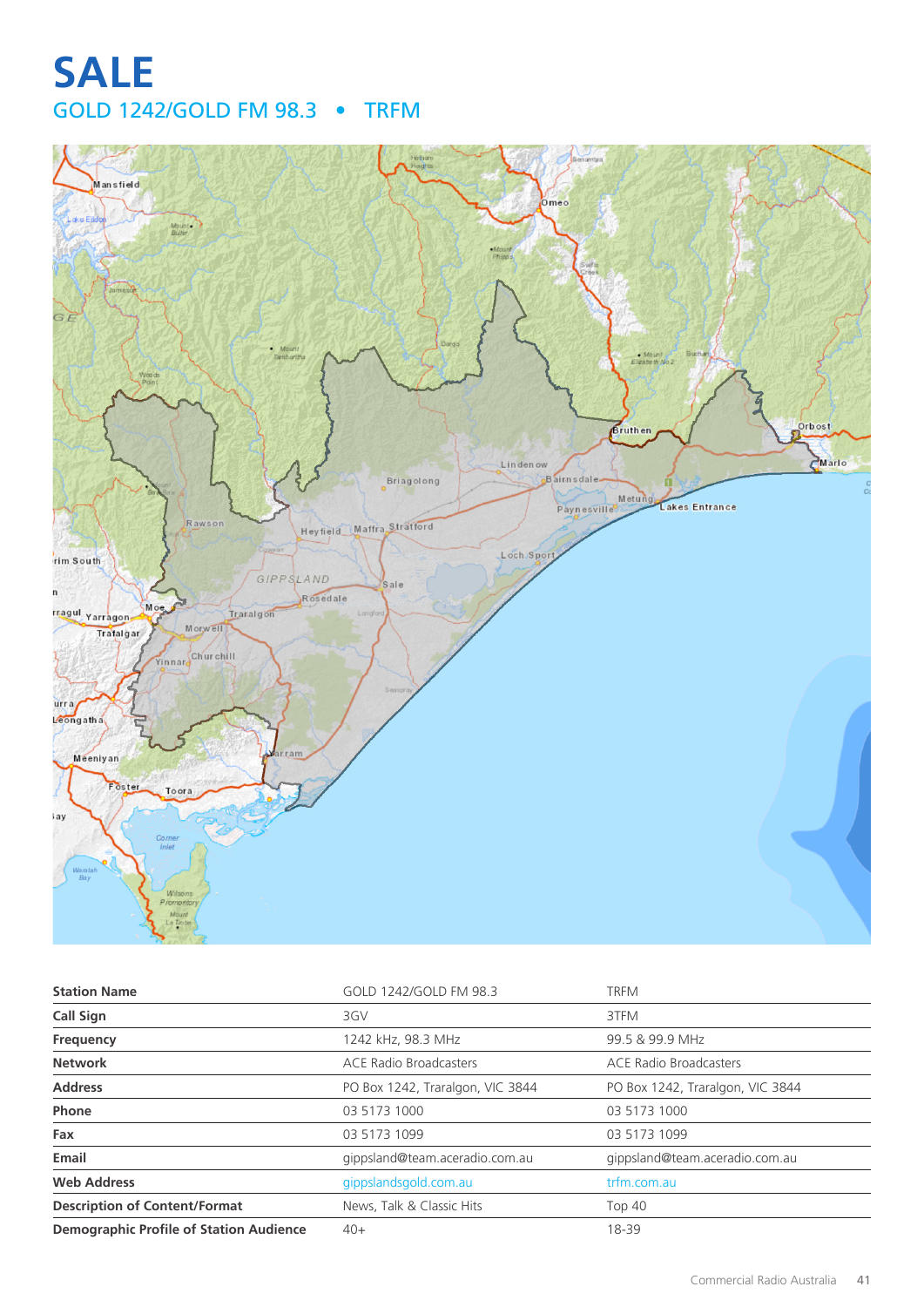GOLD 1242/GOLD FM 98.3 and TRFM's radio licence area is located to the east of Melbourne and covers Victoria's Gippsland and the Latrobe Valley. The Gippsland market is unique in Australia as it has five major population centres spread over a large geographic area. The heaviest concentration of population is in the Latrobe Valley, which consists of three major cities – Moe, Morwell and Traralgon. Other major centres include Sale, Bairnsdale and Lakes Entrance.

Central Gippsland is located around 90 minutes east from the heart of Melbourne and is easily accessible on dual carriage freeways. The Princes Highway is the major coastal route from Melbourne to Sydney and carries an extraordinary amount of traffic through the very heart of the population and coverage areas.

The area is a popular holiday destination with tourism bolstering the population at beachside locations like Lakes Entrance when the summer holidays arrive. The Gippsland Lakes resort area plays all the year round with sailing, power-boating and fishing.

In comparison to the 2011 census, the population of the radio licence area of Gippsland and Latrobe Valley has increased by 2.54% to 144,048. The birthplace for 83% of the population was Oceania including Australian, New Zealander, Indigenous and Islander persons.

24,546 people (17%) were attending an educational institution in 2016; of these, 46% were either in infants or primary, 35% were attending a secondary educational institution, 11% attending University or another tertiary institution and 8% attending TAFE. 52,245 people (36%) already have a tertiary qualification; of these, 26% have a degree and 74% have a certificate, diploma or another tertiary qualification.

Of the total dwellings (54,895) in the Gippsland and Latrobe Valley region, nearly 40% of dwellings are owned outright and over 33% are mortgaged. Private rental properties represent 20% of total dwellings. 25% of the total households in the Gippsland and Latrobe Valley region have a household income range between \$21,000 – \$41,999pa; 25% between \$42,000 – \$77,999pa; 10% between \$65,000 – \$103,999pa; and 20% over \$104,000pa.

All major banks, car dealers, fast-food restaurants, supermarkets and an extensive selection of national retail, chain and independent stores are represented in the region.

#### **AGRICULTURE**

Gippsland is one of Australia's most important dairy regions. There are over 158 thousand dairy and 150 thousand beef cattle. Gippsland cheeses and dairy products are some of the best in the world. The rich grazing land, particularly along the east coast, produces beef and wool. The farms in the district support over 298 thousand sheep and lambs.

The area also produces timber and has a fishing fleet based on the Gippsland Lakes.

#### EMPLOYMENT

The majority (52%) of the labour force of 63,596 is employed full time. The main industries of employment are:

- Education and Training/Health Care and Social Assistance;
- Wholesale Trade/Retail Trade/Accommodation and Food Services; and
- Manufacturing/Electricity Gas Water and Waste Services/Construction.

Generation Victoria produces much of Victoria's power in the Latrobe Valley, which has rich brown coal deposits.

Mining, electricity, gas, water and a variety of heavy industries, such as Australian Paper Manufacturers, provide much of the employment in the Latrobe Valley.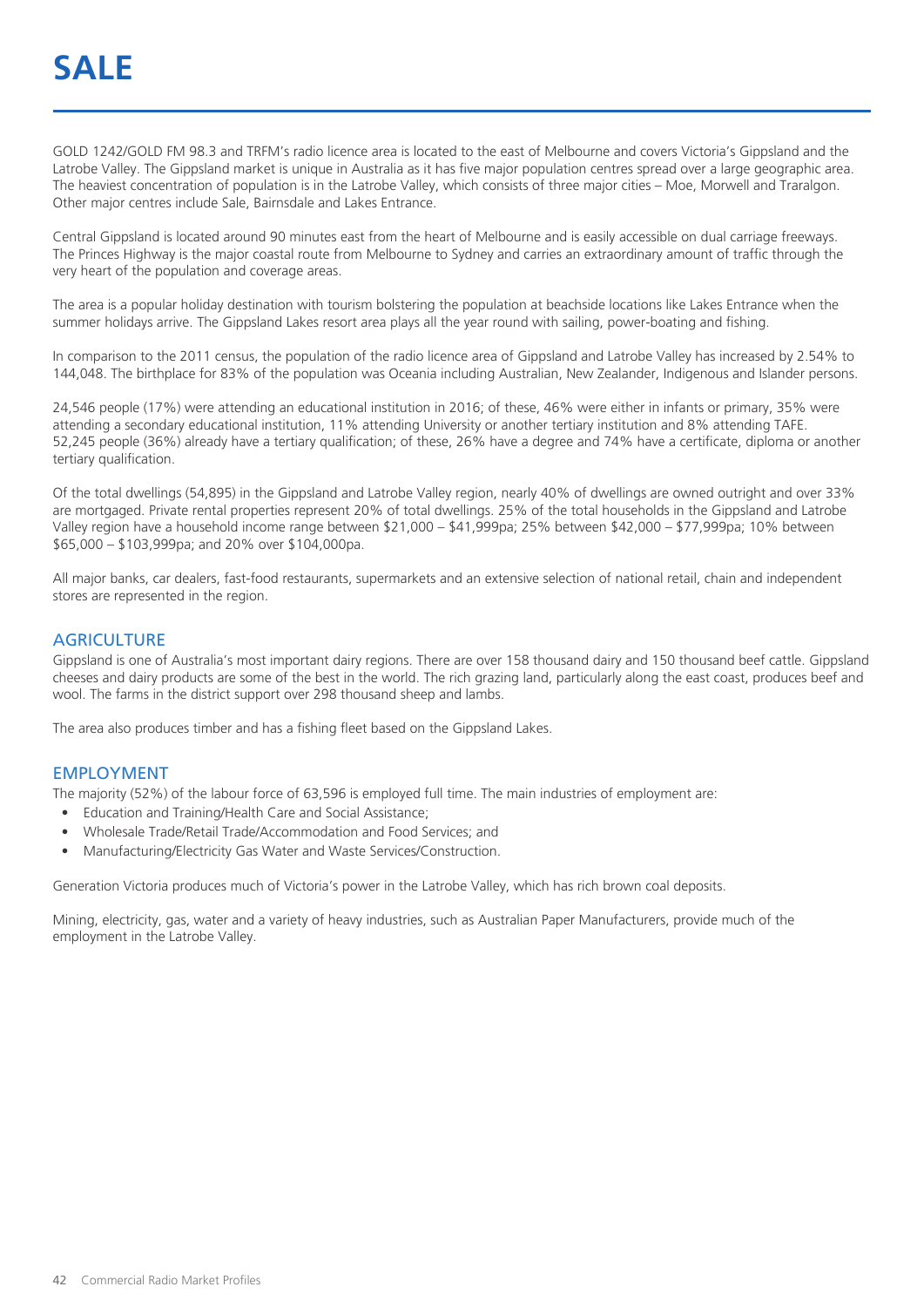# AGE COHORTS

| Age                          | Male   | Female | <b>Total</b> | <b>Market</b><br>population |
|------------------------------|--------|--------|--------------|-----------------------------|
| $10 +$ years                 | 62,372 | 64,675 | 127,047      | 88.2%                       |
| 0-9 years                    | 8,767  | 8,234  | 17,001       | 11.8%                       |
| $10-17$ years                | 6,674  | 6,557  | 13,231       | 9.19%                       |
| 18-24 years                  | 5,469  | 5,023  | 10,492       | 7.28%                       |
| 25-39 years                  | 11,704 | 11,888 | 23,592       | 16.38%                      |
| 40-54 years                  | 13,280 | 14,231 | 27,511       | 19.1%                       |
| 55-64 years                  | 10,446 | 11,010 | 21,456       | 14.9%                       |
| 65-74 years                  | 9,294  | 9,030  | 18,324       | 12.72%                      |
| 75+ years                    | 5,505  | 6,936  | 12,441       | 8.64%                       |
| Total 2011 population        | 69,457 | 71,029 | 140,486      |                             |
| <b>Total 2016 population</b> | 71,139 | 72,909 | 144,048      | 100%                        |
| % change 2011-2016           |        |        | 2.54%        |                             |

## LABOUR FORCE

| <b>Employment classification</b> | Total  | Labour force |
|----------------------------------|--------|--------------|
| Full-time employed               | 33,247 | 52.28%       |
| Part-time employed               | 21,628 | 34.01%       |
| Not stated employed              | 4.076  | 6.41%        |
| Unemployed                       | 4.645  | 7.3%         |
| <b>Total labour force</b>        | 63,596 | 100%         |

# HOUSEHOLD INCOME

| Income range (pa)       | Total  | Occupied<br>dwellings |
|-------------------------|--------|-----------------------|
| $$0 - $7,749$           | 1,170  | 2.14%                 |
| $$7,750 - $20,999$      | 3,629  | 6.64%                 |
| $$21,000 - $41,999$     | 13,805 | 25.28%                |
| $$42,000 - $77,999$     | 13,526 | 24.76%                |
| $$78,000 - $103,999$    | 5,681  | 10.4%                 |
| $$104,000 - $129,999$   | 4,524  | 8.28%                 |
| $$130,000 - $155,999$   | 2,435  | 4.46%                 |
| $$160,000 - $181,999$   | 1,258  | 2.3%                  |
| $$182,000 - $207,999$   | 1,123  | 2.06%                 |
| $$208,000+$             | 1,600  | 2.93%                 |
| Not stated              | 5,868  | 10.74%                |
| <b>Total households</b> | 54,619 | 100%                  |

## FAMILY STRUCTURE

| <b>Type of family</b>         | <b>Total</b> | <b>Total families</b> |
|-------------------------------|--------------|-----------------------|
| Couple families - Children    | 14,102       | 37.43%                |
| Couple families - No children | 17,123       | 45.45%                |
| Single parents                | 6.118        | 16.24%                |
| Other families                | 334          | 0.89%                 |
| <b>Total families</b>         | 37,677       | 100%                  |

# **OCCUPATION**

| <b>Employment classification</b>                                     | <b>Total</b> | <b>Occupations</b> |
|----------------------------------------------------------------------|--------------|--------------------|
| Managers/Professionals                                               | 17,109       | 29.04%             |
| Technicians & trade workers/<br>Community & personal service workers | 16,572       | 28.12%             |
| Clerical & administrative workers                                    | 7,062        | 11.98%             |
| Sales workers                                                        | 5,707        | 9.69%              |
| Machinery operators & drivers/Labourers                              | 11,487       | 19.49%             |
| Not stated                                                           | 987          | 1.68%              |
| <b>Total</b>                                                         | 58,924       | 100%               |

## INDUSTRY

| Industry                                                                                                      | Total  | Workforce |
|---------------------------------------------------------------------------------------------------------------|--------|-----------|
| Agriculture, forestry & fishing                                                                               | 4,489  | 7.74%     |
| Mining                                                                                                        | 984    | 1.7%      |
| Manufacturing/Electricity, gas, water &<br>waste services/Construction                                        | 11,476 | 19.78%    |
| Wholesale trade/Retail trade/<br>Accommodation & food services                                                | 11.446 | 19.73%    |
| Transport, postal & warehousing/<br>Information, media & communications                                       | 2,320  | 4%        |
| Financial & insurance services/<br>Rental hiring & real estate services/<br>Administration & support services | 2.893  | 4.99%     |
| Professional scientific & technical services                                                                  | 1.954  | 3.37%     |
| Public administration & safety                                                                                | 4,293  | 7.4%      |
| Education & training/Health care &<br>social assistance                                                       | 13,071 | 22.53%    |
| Arts & recreation services                                                                                    | 523    | 0.9%      |
| Other services                                                                                                | 2,224  | 3.83%     |
| Not stated                                                                                                    | 2.348  | 4.05%     |
| Total                                                                                                         | 58,021 | 100%      |

## ANNUAL HOUSEHOLD EXPENDITURE

| <b>Product or service</b>            | $$000's$ (pa) |
|--------------------------------------|---------------|
| Food & non-alcoholic beverages       | 701,576       |
| Alcoholic beverages                  | 93,340        |
| Clothing & footwear                  | 133,828       |
| Household furnishings & equipment    | 154,934       |
| Furniture & floor covering           | 46,871        |
| Household appliances                 | 39,107        |
| Household services & operation       | 117,897       |
| Medical care & health expenses       | 225,673       |
| Motor vehicle purchase               | 156,458       |
| Motor vehicle running costs          | 428,514       |
| Recreation                           | 485,219       |
| Recreational & educational equipment | 118,185       |
| Holidays                             | 218,972       |
| Personal care                        | 85,605        |